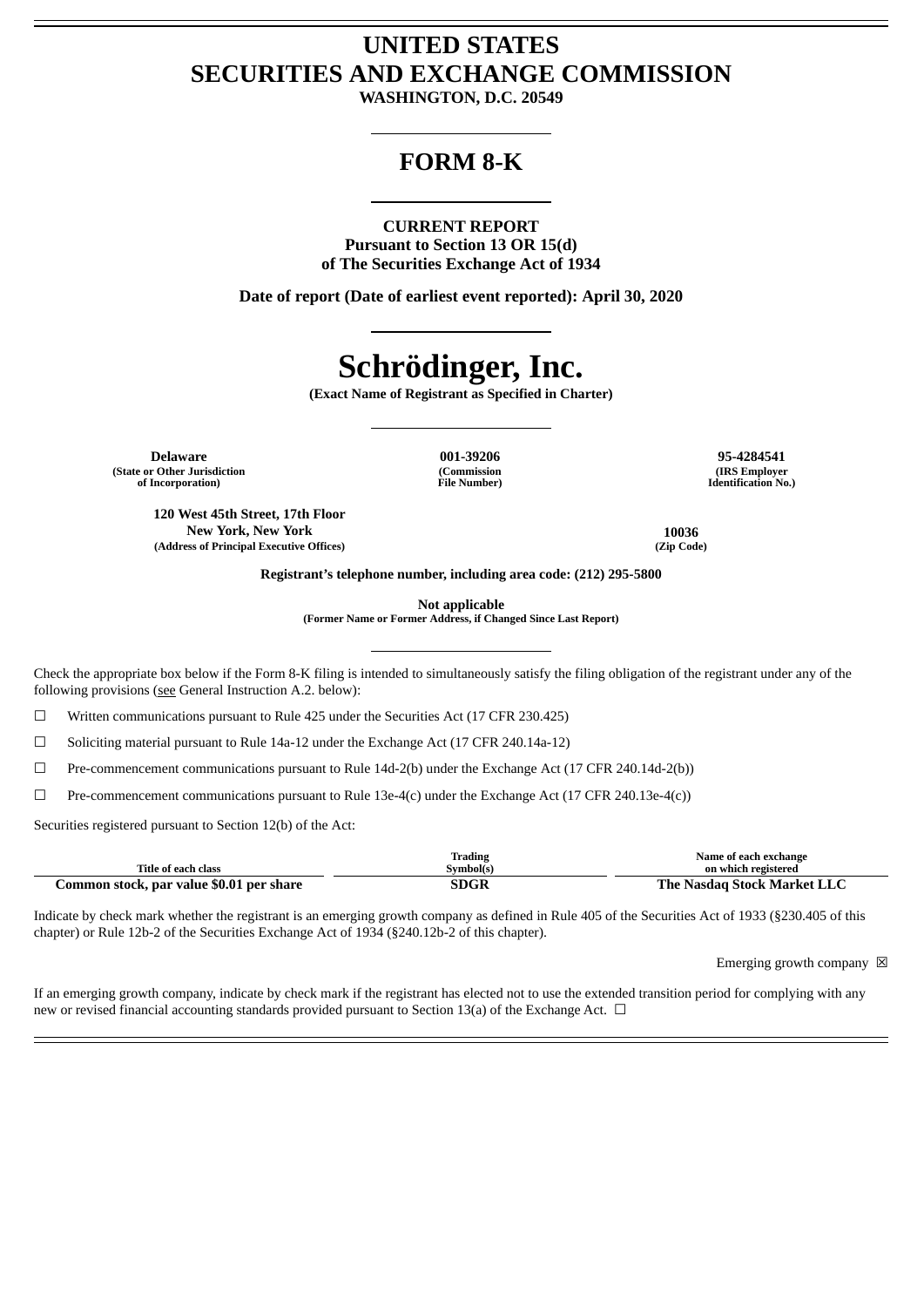#### Item 5.02. Departure of Directors or Certain Officers; Election of Directors; Appointment of Certain Officers; Compensatory **Arrangements of Certain Officers.**

On April 30, 2020, the Board of Directors (the "Board") of Schrödinger, Inc. (the "Company"), upon the recommendation of the Nominating and Corporate Governance Committee of the Board, elected Gary Ginsberg and Jeffrey Chodakewitz, M.D. as members of the Board, effective immediately. In connection with the elections of Mr. Ginsberg and Dr. Chodakewitz, the Board increased the number of directors comprising the Board from seven to nine.

Mr. Ginsberg will serve as a class I director with a term expiring at the 2021 annual meeting of stockholders and thereafter until his successor has been duly elected and qualified or until his earlier death, resignation or removal. Mr. Ginsberg will also serve on the Audit Committee of the Board.

Mr. Ginsberg has served as senior vice president and global head of communications at SoftBank Group Corp. ("Softbank"), an investment bank, since November 2018. Before joining SoftBank, Mr. Ginsberg served as executive vice president of corporate marketing and communications at Time Warner Inc., a media company, from February 2011 to August 2018. Prior to that, Mr. Ginsberg spent 11 years at News Corporation, a media company, most recently as executive vice president of global marketing and corporate affairs and a member of the office of the chairman. Mr. Ginsberg currently serves on the board of directors of Synacor, Inc., a publicly traded technology company, and Townsquare Media, Inc., a publicly traded media company. Mr. Ginsberg received an A.B. in History from Brown University and a J.D. from Columbia University School of Law.

Dr. Chodakewitz will serve as a class II director with a term expiring at the 2022 annual meeting of stockholders and thereafter until his successor has been duly elected and qualified or until his earlier death, resignation or removal. Dr. Chodakewitz will also serve on the Nominating and Corporate Governance Committee of the Board.

Dr. Chodakewitz has served as a senior advisor to Blackstone Life Sciences, a life sciences fund, since March 2019. Before joining Blackstone Lifesciences, Dr. Chodakewitz served as executive vice president, clinical medicine and external innovation, at Vertex Pharmaceuticals Incorporated ("Vertex"), a publicly traded pharmaceutical company, from April 2018 to March 2019. Dr. Chodakewitz served as executive vice president, global medicines development and medical affairs, and chief medical officer of Vertex from October 2014 to March 2018. Dr. Chodakewitz served as senior vice president and chief medical officer of Vertex from January 2014 to October 2014. Prior to joining Vertex, Dr. Chodakewitz spent over 20 years at Merck & Co., Inc., a pharmaceutical company, where he held a variety of roles including vice president of clinical research—infectious diseases & vaccines, vice president of clinical pharmacology/early stage development, senior vice president of late stage development, and senior vice president of global scientific strategy (infectious diseases, respiratory/immunology). Dr. Chodakewitz currently serves on the boards of Tetraphase Pharmaceuticals Inc., and resTORbio, Inc., each publicly-traded biopharmaceutical companies. Dr. Chodakewitz received a B.S. in Biochemistry from Yale University and an M.D. from the Yale University School of Medicine.

There are no arrangements or understandings between Mr. Ginsberg or Dr. Chodakewitz and any other persons pursuant to which either was elected as a director. There are no transactions in which either Mr. Ginsberg or Dr. Chodakewitz has an interest requiring disclosure under Item 404(a) of Regulation S-K of the Securities Act of 1933, as amended.

Mr. Ginsberg and Dr. Chodakewitz will receive compensation for their service as non-employee directors and for committee service in accordance with the Company's Director Compensation Policy, a copy of which was filed as Exhibit 10.7 to the Company's Registration Statement on Form S-1/A (File No. 333-235890) filed with the Securities and Exchange Commission on January 27, 2020, including the award to each of a one-time nonqualified stock option under the Company's 2020 Equity Incentive Plan to purchase 25,216 shares of common stock, \$0.01 par value per share, of the Company (the "Common Stock") at an exercise price of \$46.40 per share, which was equal to the closing price of the Common Stock on the Nasdaq Global Select Market on the effective date of Mr. Ginsberg's and Dr. Chodakewitz's elections.

In addition, in connection with their elections, each of Mr. Ginsberg and Dr. Chodakewitz will enter into the Company's standard form of indemnification agreement, a copy of which was filed as Exhibit 10.21 to the Company's Registration Statement on Form S-1 (File No. 333-235890) filed with the Securities and Exchange Commission on January 10, 2020. Pursuant to the terms of the indemnification agreement, the Company may be required, among other things, to indemnify each director for certain expenses (including attorneys' fees), judgments, fines and settlement amounts actually and reasonably incurred by each director in any action or proceeding arising out of each directors service as a director of the Company.